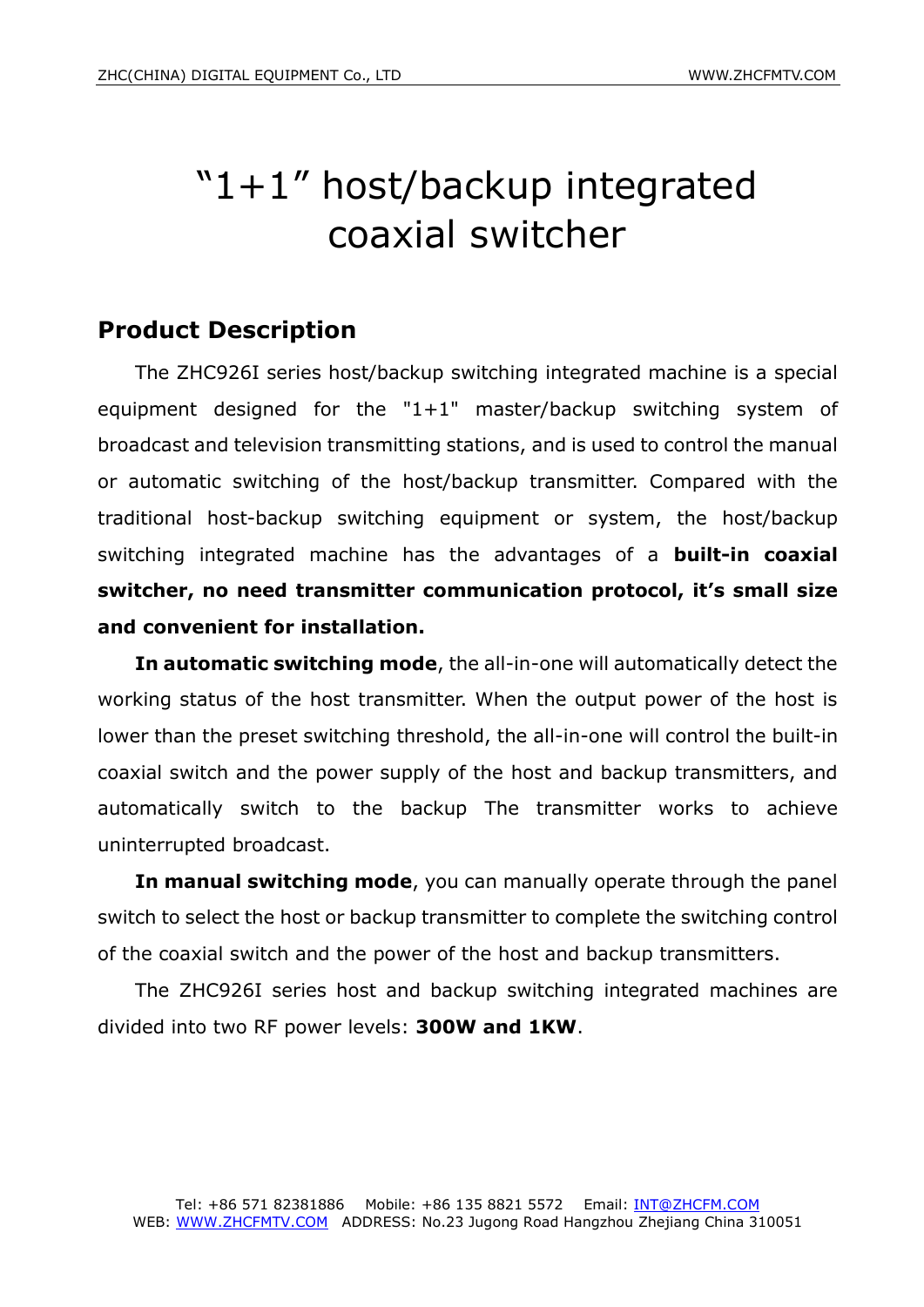

Automatic/manual mode switch



### ZHC926I-300W front & back panel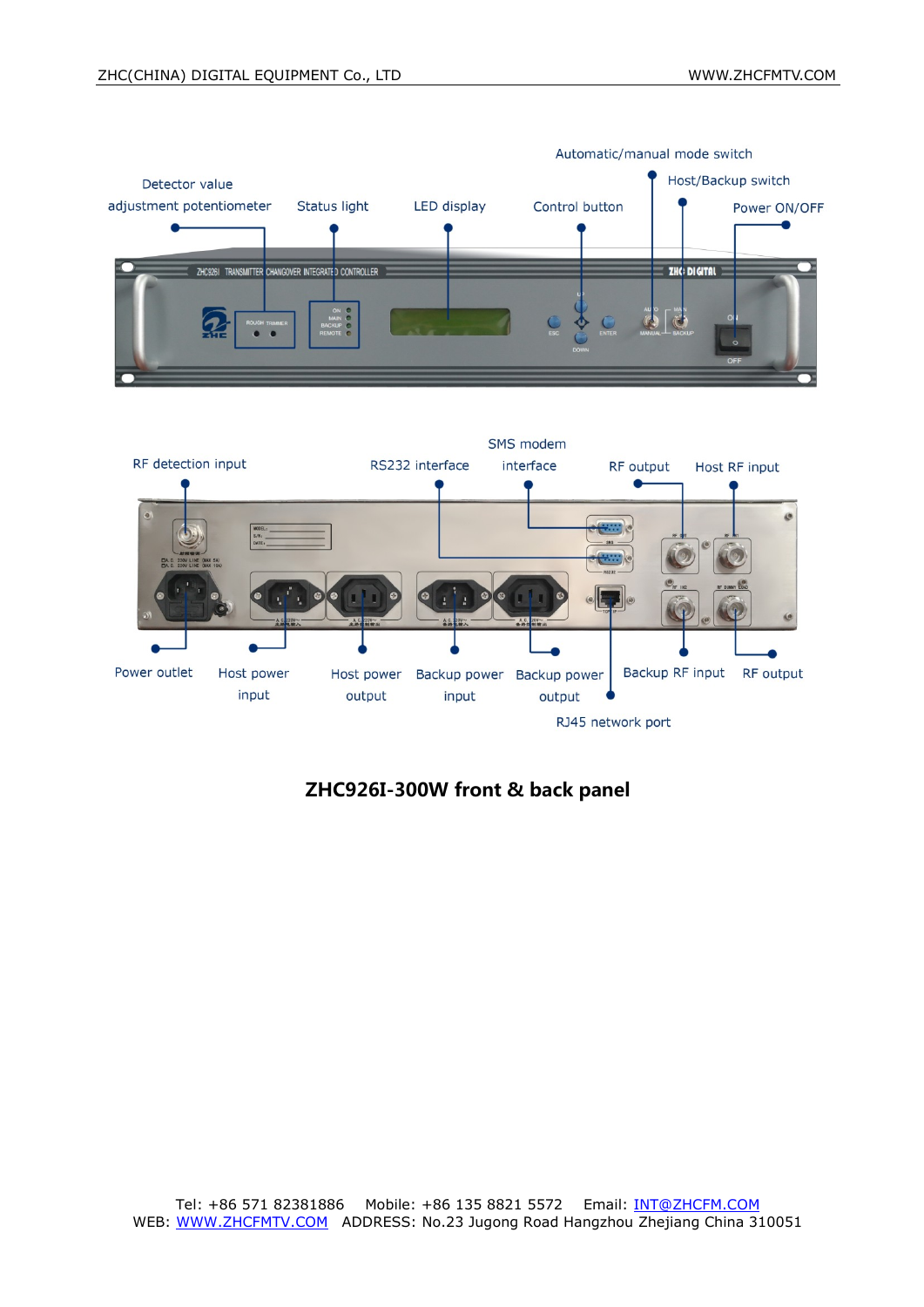



#### ZHC926I-1KW front & back panel

## **Technical Features**

- The switching threshold is calibrated by the user
- LCD real-time display of the working status of the host and backup
- Built-in coaxial switcher, easy to install
- The function of maintaining the host/backup state after power failure
- Remote monitoring of all-in-one machine can be realized through remote interface
- Using high-speed MCU processor control, stable and reliable performance
- Two power levels: 300W (N connector, 220V power supply for transmitter) 1KW (7/16" connector, transmitter 220V or 380V power supply)
- Applicable to any brand transmitter, without transmitter communication protocol

Tel: +86 571 82381886 Mobile: +86 135 8821 5572 Email: INT@ZHCFM.COM WEB: WWW.ZHCFMTV.COM ADDRESS: No.23 Jugong Road Hangzhou Zhejiang China 310051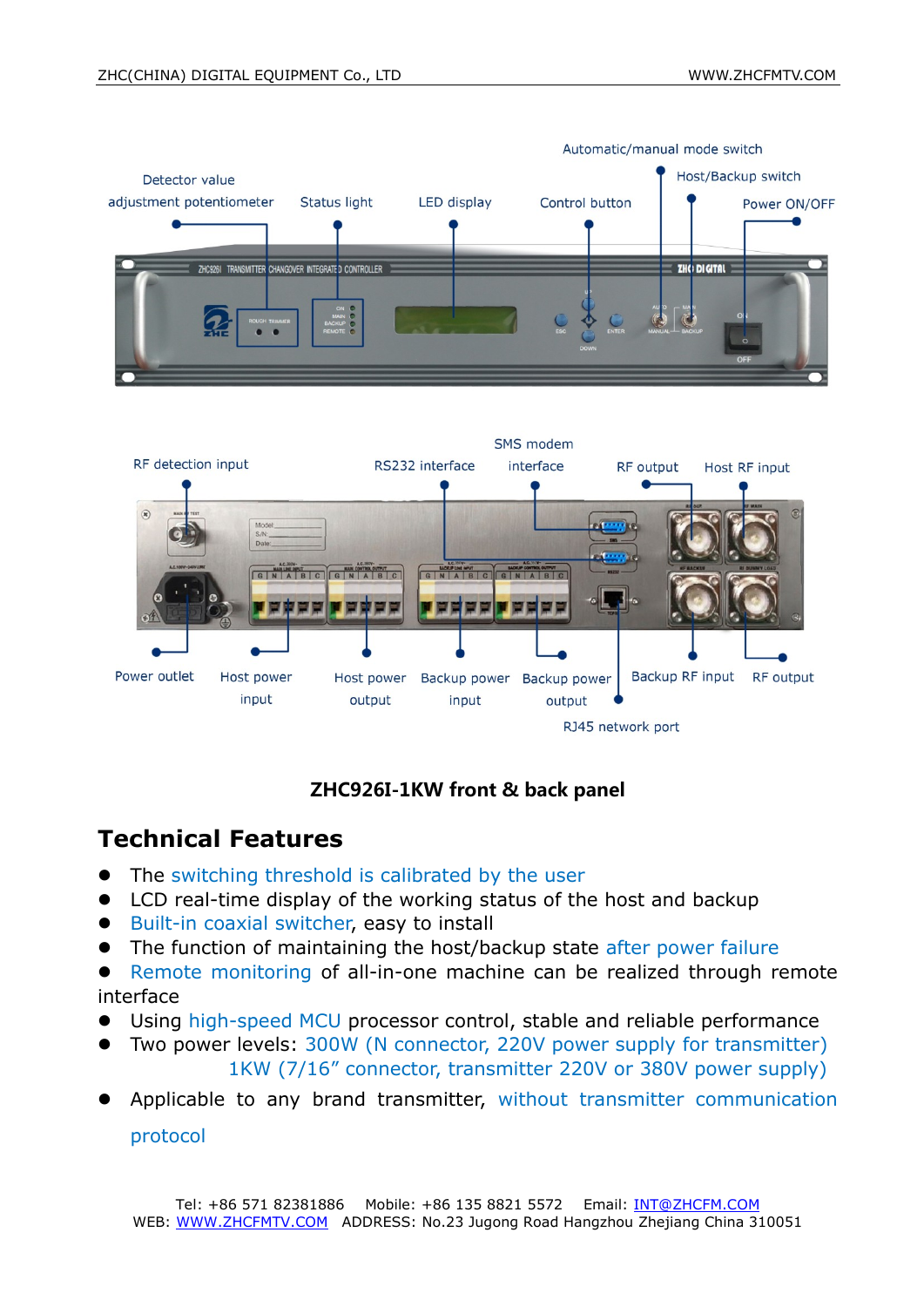

## **Working Principle Diagram**

ZHC926i host/backup integrated coaxial switcher diagram

## **Main Technical Specifications**

#### **Electrical parameter table**

| Transmitter<br>power                          | ZHC926I-300W | $0 \sim 300W$ (Transmitter 220V)   |
|-----------------------------------------------|--------------|------------------------------------|
|                                               | ZHC926I-1KW  | $0 \sim 1$ KW (Transmitter 220V or |
|                                               |              | 380V)                              |
| Host transmitter RF detection<br>output range |              | $-5$ $\sim$ $+10$ dBm              |
|                                               |              |                                    |
| <b>Communication Interface</b>                |              | RS232; TCP/IP; SMS modem           |
| Power supply                                  |              | AC220V/50Hz                        |
| Power consumption                             |              | 20 <sub>W</sub>                    |